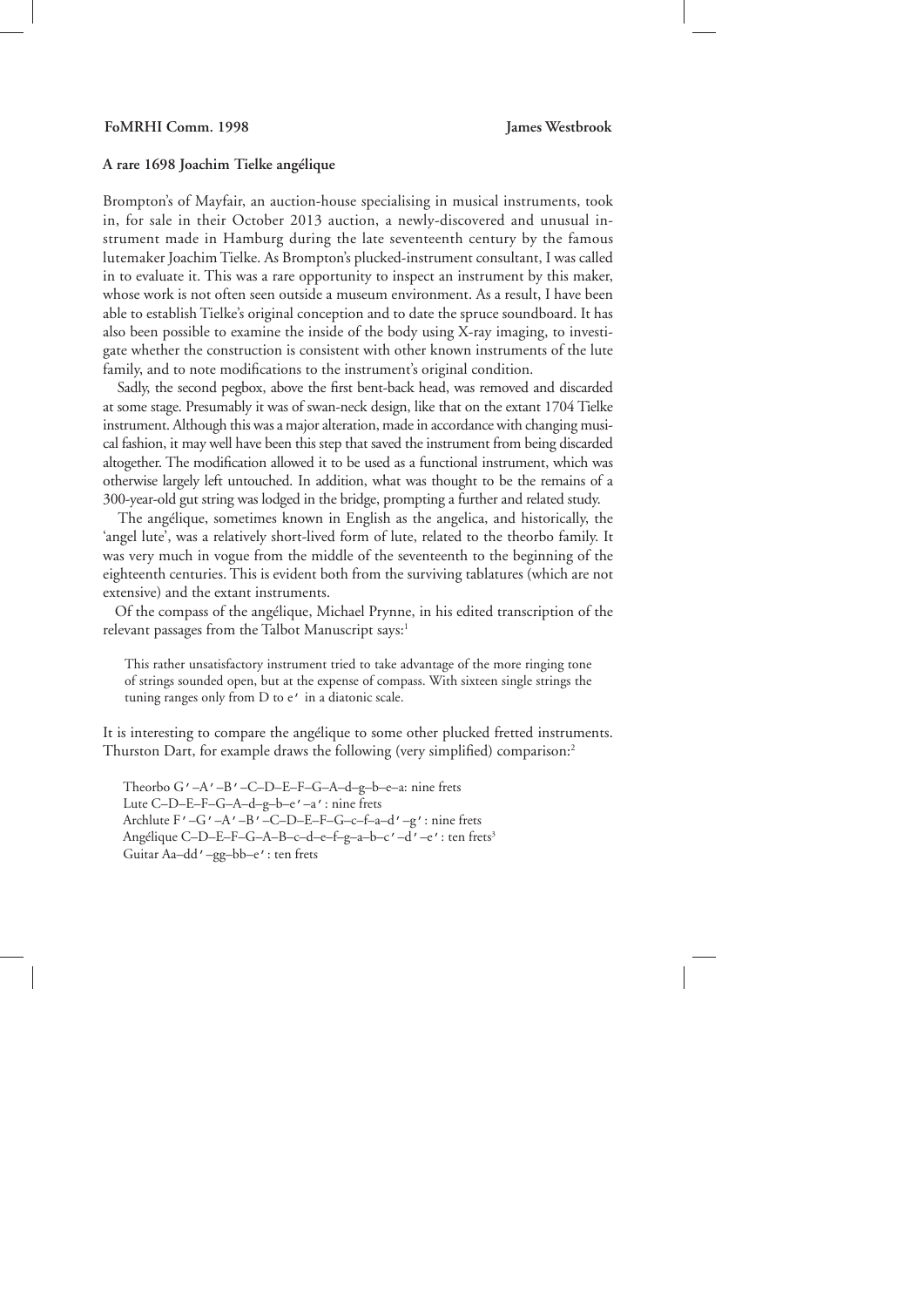Friedemann Hellwig remarks that the lute in general was 'largely made to the requirements and pretentions of its players: musicians of noble *Kapellen* and dilettanti from the nobility and the upper bourgeoisie'<sup>4</sup> and the same would be true of the angélique.

 Although mainly popular in Germany and France, the angélique found its way to England (as did the one under discussion here, at some point) as the entry in Samuel Pepys's diary for Saturday 23 June 1660 testifies:<sup>5</sup>

Met with Mr. Chetwind, and dined with him at Hargrave's, the Cornchandler, in St. Martin's Lane, where a good dinner, where he showed me some good pictures, and an instrument he called an Angelique.

The music for the angélique is written in standard French tablature, like that for the baroque lute, and in many cases consists of lute pieces transcribed from d-minor tuning or transcriptions from baroque guitar pieces. The left-hand technique is simple, indeed ideal for the dilettante, because the instrument is tuned diatonically, but as a result it is all the more difficult for right hand. Figure 1 is an example of tablature for the angélique, taken from the Béthune manuscript; many of the strings are played open, indicated, in the usual manner, by the tablature letter *a.6*



FIGURE 1: Tablature for the angélique, from the Béthune manuscript.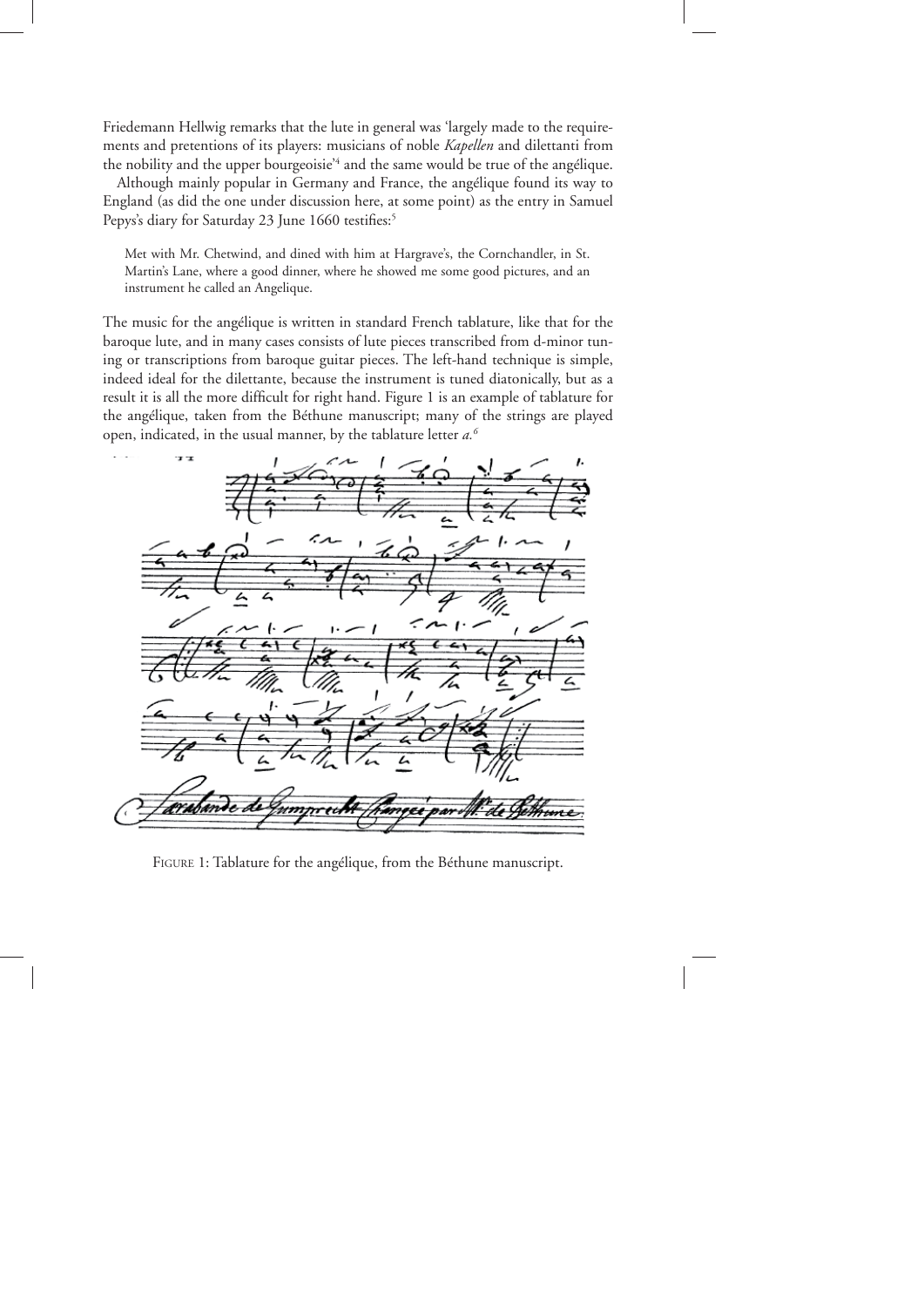## **The maker and his work**

Little in the way of an introduction to Joachim Tielke and his work is needful here, in view of the Hellwig family's comprehensive writings, and other published literature about him.7 Joachim Tielke was born in Königsberg, Prussia, in 1641. By 1669, the date of his earliest known instrument (a viol in the Musée des Instruments de Musique de Bruxelles), he was a citizen of Hamburg. His workshop produced a wide variety of instruments, and besides extant examples of lute family instruments, there are bell citterns, pochettes, violins, a violoncello, violas d'amore without sympathetic strings, viols and barytons. To date Friedemann and Barbara Hellwig have recorded 172 instruments from Tielke's workshop.<sup>8</sup> It is clear from the variable quality of workmanship that he did not work alone: he probably employed several assistants, apprentices and journeymen. He worked until his death in 1719, twenty-one years after the manufacture of the angélique considered here.

## **The 1698 angélique**

Perhaps the most famous (certainly the most repeated) remark about the evidence for authenticating musical instruments, in this case guitars, has been made by José Romanillos: '. . . the label, as far as the authenticity of the guitar is concerned, is the least reliable aspect of the instrument in question . . .'9 Romanillos urges the investigator to base judgements upon the instrument's construction rather than the paper label which can be counterfeited or removed. There is much to be said for his view, but when it is possible to gain close knowledge of labels that are judged, on good grounds, to be authentic, then it is worth looking at them first, as this will often determine the course the investigation will take thereafter.



FIGURE 2: The maker's label found inside the 1698 angélique.

Comparing the type to other genuine labels from Tielke instruments, the 'H' in 'JOACHIM' for example sits a little lower on the 1698 angélique label than in other examples. It resembles the label in a viola da gamba of 1695. On the labels in two other violas da gamba, dated 1696 and 1702 (therefore falling either side of the 1698 angélique) the typesetting is slightly different; but this could be explained by Tielke having more than one batch of labels, and the one in our instrument being taken from an older batch.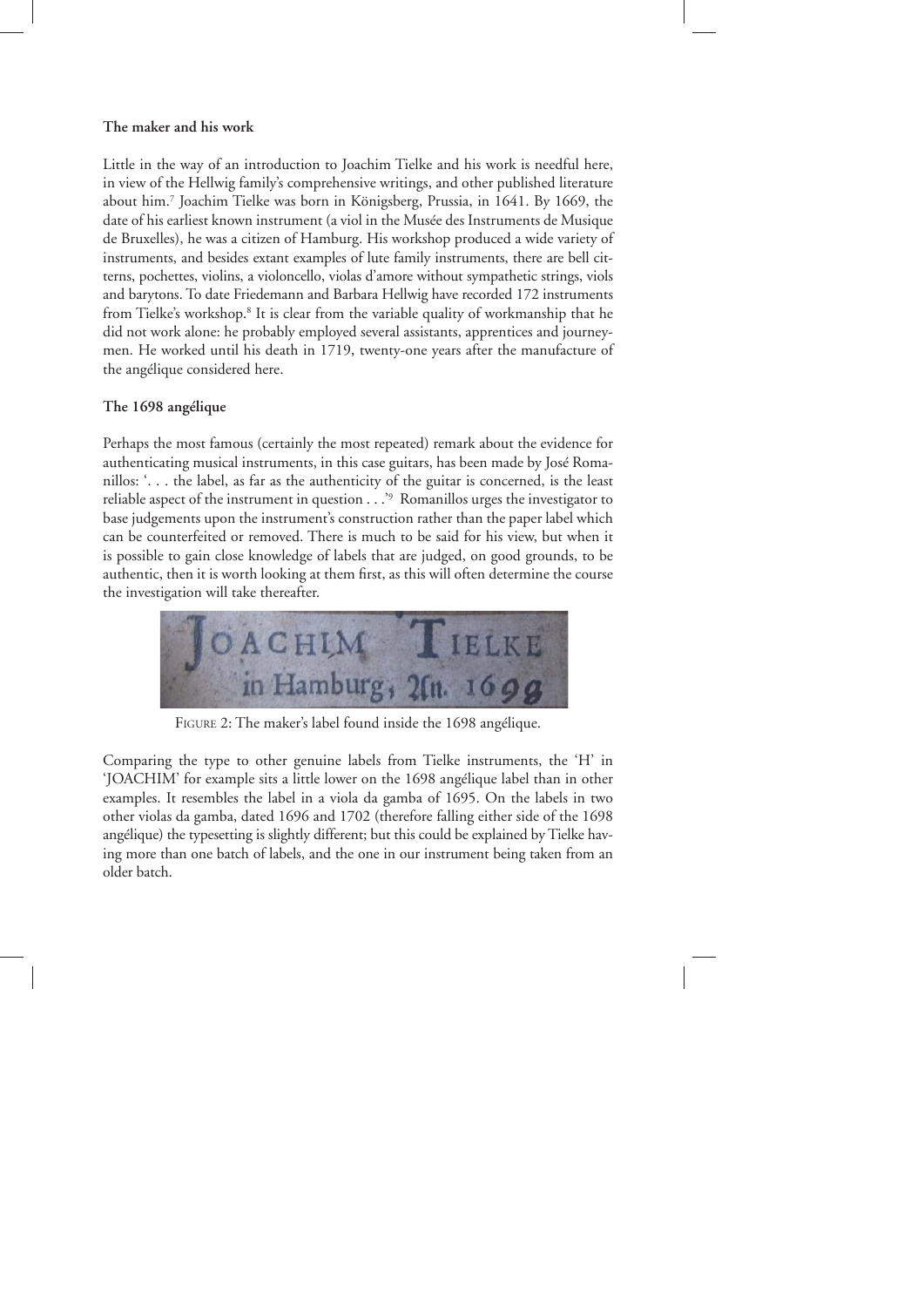

FIGURE 3: The 1698 angélique by Joachim Tielke, back and front views.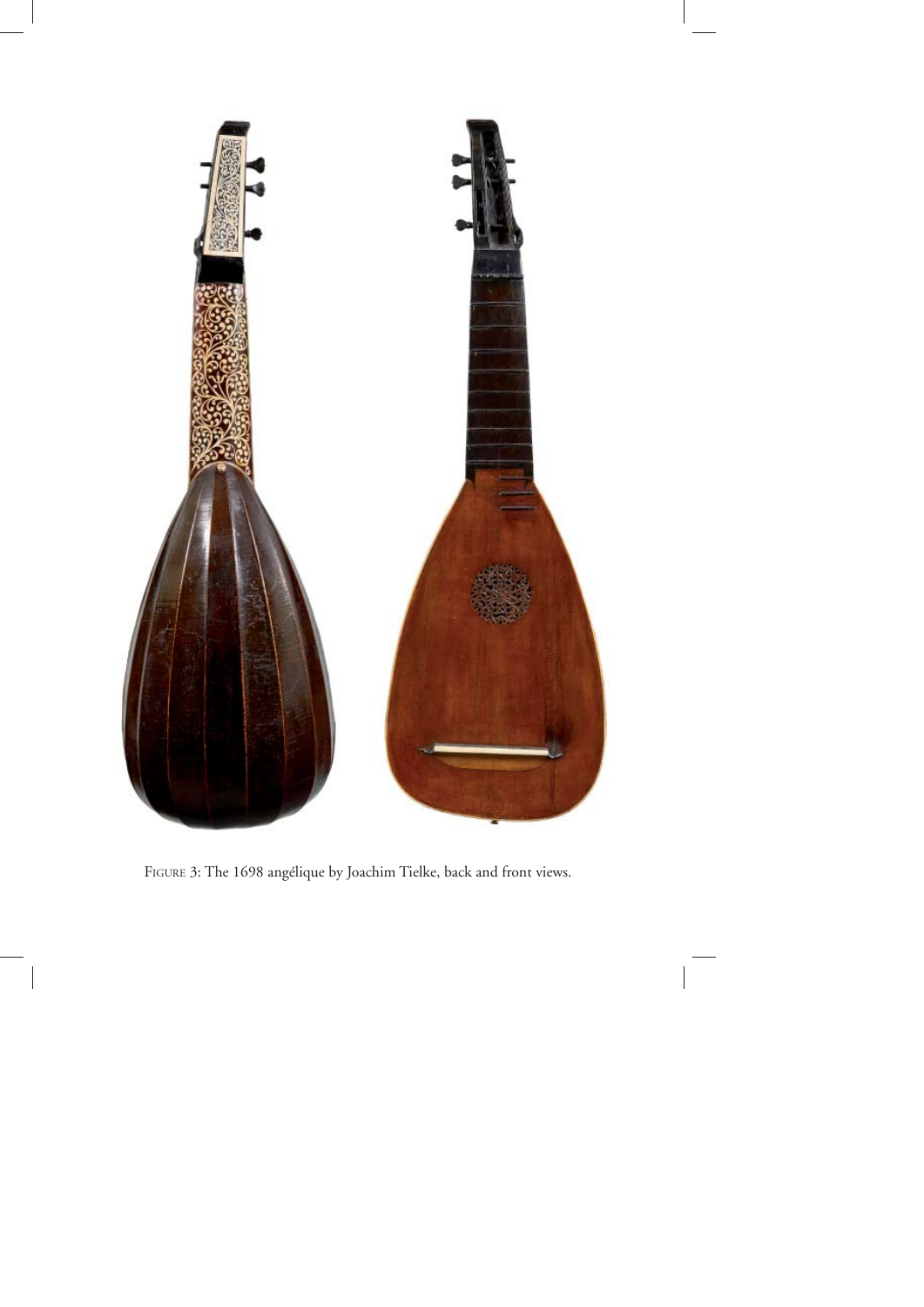It was fairly easy to establish that this lute was originally made as an angélique. The original bridge retains its original sixteen evenly-spaced string holes (ten for strings positioned over the neck and six for non-fretted strings) analogous to most other known angéliques (although some are known to have had seventeen strings). Figure 4 below shows the bridge in its current condition; the six-pointed stars help to indicate the position of the sixteen single strings; the four-pointed stars mark a possible later double course arrangement.



FIGURE 4: The original bridge, viewed from the front (with stars added to clarify the positions of holes in two different historic configurations).

One can only speculate what kind of instrument the modifications were designed to create since the additional holes in the bridge do not match the later slots in the nut, suggesting that there had been more than one change to the stringing. Perhaps it was even played as a double-course instrument although this arrangement would add up to at least eleven strings, and there were only ten tuning pegs once the second head was removed.

 The string holes are also visible in the X-ray image shown as Figure 7 below. It would appear that the original sixteen holes are of two different diameters. Holes 1 to 7 (counting from the treble side, left to right in Figure 4) are 1.5 mm in diameter and holes 8 to 16 are 1.8 mm.<sup>10</sup> Of course, this information reveals much less than it might, since we cannot establish the original string-length. If, however, there exists somwhere another angélique of similar dimensions, with its original neck length, but perhaps lacking its original bridge, these figures might complete the picture. The relatively small string-holes are noteworthy: although this may indicate that overspun strings (in existence for half a century by 1698), or even loaded-gut strings (as proposed by some modern string makers) were employed on the bass side on this particular angélique, we must remember that because the tuning was diatonic, the gauge of the strings may have been gently graded.<sup>11</sup> This could also explain why it is not until the eighth string that the diameter of the hole increases; and then from the eleventh string onwards, the strings ran to the second pegbox and so were longer, which would result in a step down in gauges.

 Also visible in Figure 4 are the remains of a rope-like string which emerges from hole sixteen and loops through hole fifteen and feeds back into hole sixteen again. The string was carefully removed, but after a closer, microscopic examination it was proven not to be gut, and therefore unlikely to have had any part in the production of music. This was disappointing, because extant instruments show that these sixteen-single-string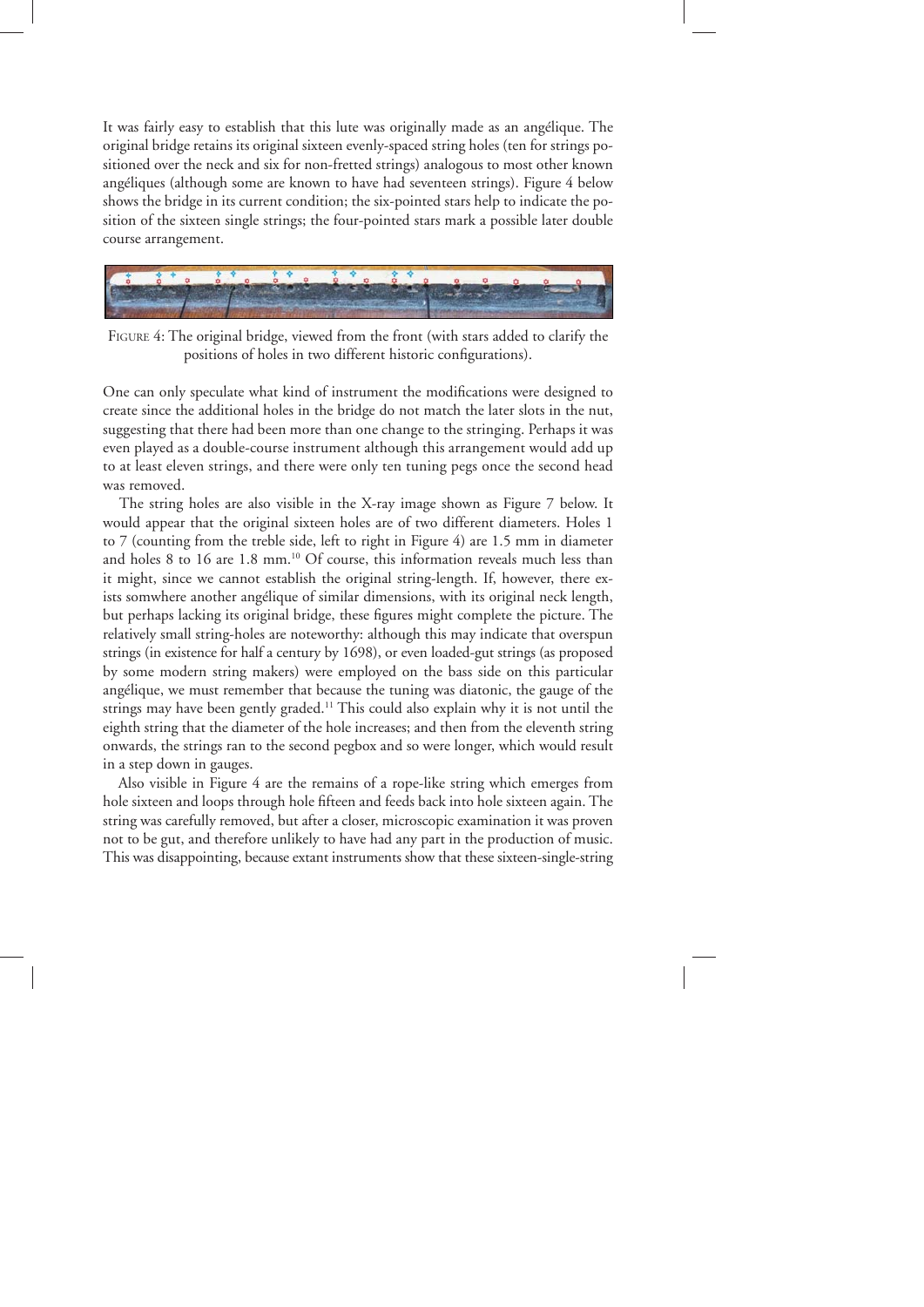'lutes' had a comparatively short life, and since this is a late example whose second head may have been removed quite early on (making the six bass holes redundant), if it had been a gut-string remnant, it might just have remained *in situ* since its original life as an angélique. It was common for late seventeenth-century angéliques to be converted to other instruments not long after they were made. The inventory of the Gotha Court orchestra in 1750, for example, lists 'Eine Theorbe, so aus einer Angelique gemacht worden' ('a theorbo, made from an angélique').<sup>12</sup> Furthermore, all the Tielke instruments first catalogued as theorbos are now thought to have originally been angéliques or lutes.13 In the future perhaps some of these may be shown to have had a short life in their original form.

 It is interesting to note, but not unexpected, that the bridge is curved to correspond to the cambered fingerboard and the bass extremity is approximately 0.5mm higher than the treble side.14 The bridge also tapers in width, from the bass to the treble, by approximately the same amount. Although this may seem an insignificant amount, it is no error and is of course found on other contemporary lutes.<sup>15</sup>

The instrument retains what is probably its original fingerboard which would originally have accommodated nine or ten moveable gut frets (though extant tablatures only seem to call for five). The nut is now in the approximate position of the original first fret. It was not possible to determine the original string length, but based on the rather small size of the instrument this may well have been in the 500 mm range rather than the more usual 700 mm range; it is not suggested that the neck has been drastically shortened, though the truncation of the decorative pattern on the back of the neck is perhaps a little suspicious.

 The extant pegbox is interesting for the slot on the bass side, which appears to be designed to take shorter pegs for the two lowest courses in the lower pegbox, which would make tuning easier and also allows for more strings in the lower pegbox to have a direct route to the nut without weakening it by making the bass-side wall thinner. This slot is not present on most conventional German baroque lutes like those by Hoffmann and Schelle and Widhalm, nor in Tielke instruments which were not certainly or probably angéliques.<sup>16</sup>

 The body outline is the long teardrop shape that was widely favoured in France and Germany in the seventeenth century, rather than the rounder, fuller shape of many late renaissance instruments. The neck appears to be deliberately angled to the bass side, as is quite common on lutes with an extended bass range. The tortoiseshell part of the tortoiseshell/ivory intarsia work to the back of the neck appears to be laid over a lighter red-paste substrate, accentuating the mottled figure of the material, the darker shades complementing the stained maple ribs; the use of a purely floral interlace pattern for the back of the neck seems unusual, perhaps unique for Tielke, who usually reserves this for cut out ivory inlay on pegboxes.<sup>17</sup>

 There is excessive wear to the soundboard on the treble side, close to the bridge corresponding to late-renaissance and baroque 'thumb-out' hand position, resting the little finger around the extremity of the bridge.<sup>18</sup> There is a clue to the manner of holding the instrument in the original ivory strap buttons which are evident at the back of the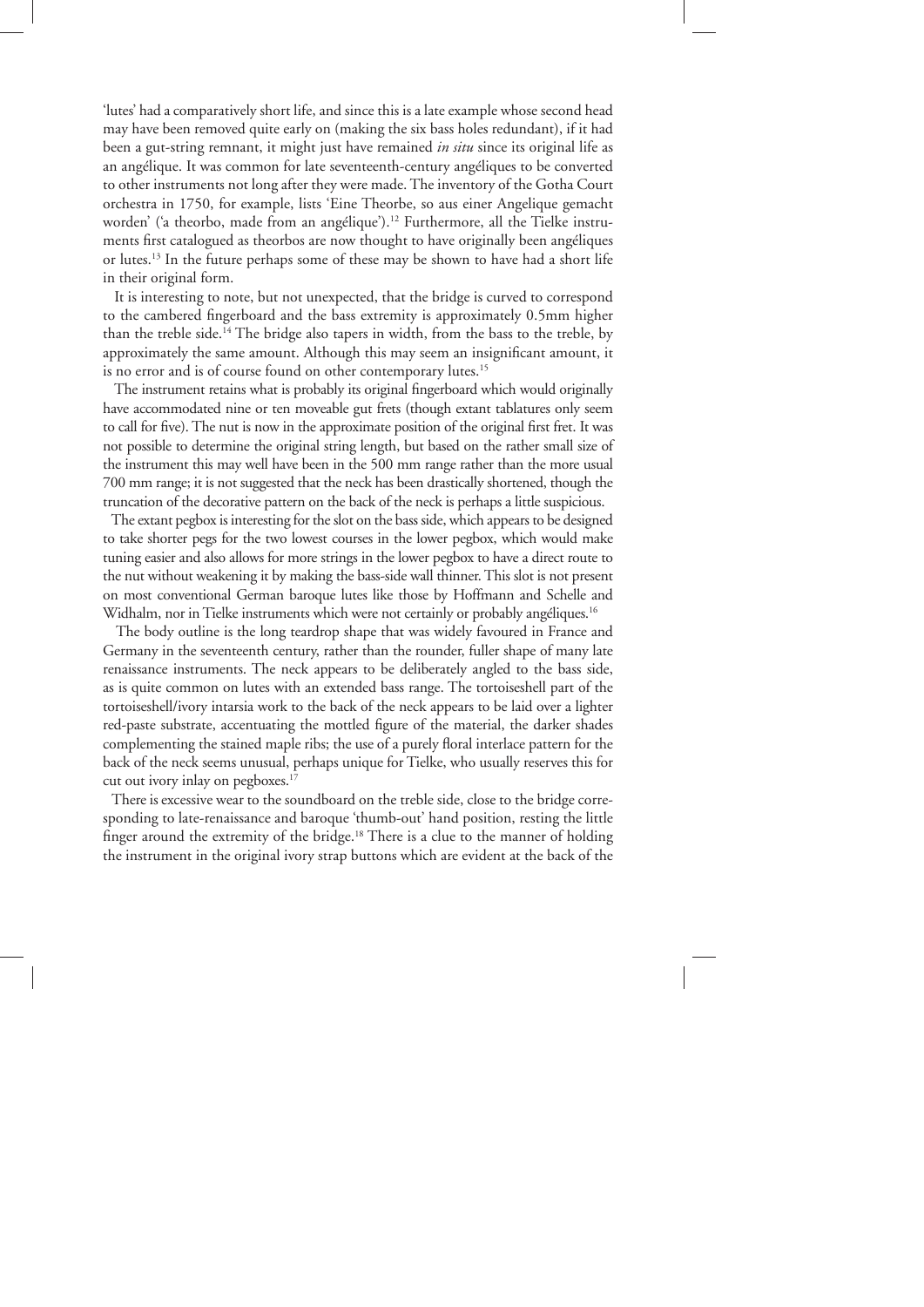neck joint and at the base.19 Furthermore, there is an ivory edging which is pinned to the treble side only, which can be seen in Figure 5, below. This could be to strengthen the edge (of thin maple) should the instrument be rested upon a table, as often seen in depictions of lutenists.20 The instrument appears to have once had a parchment or lace edging; possible evidence for this is shown by a light mark all the way around the edge of the belly. This is not found on other instruments by Tielke, and furthermore it only makes sense if it preceded the ivory edging.



FIGURE 5: The back of the body, showing the additional ivory capping strip.

The back is constructed from nine fluted maple ribs, which are not separated by any stringing. With time the exposed joints have become worn, revealing the natural maple colour, contrasting with the dark staining and polish. The resulting effect is as if in imitation of light fillets between the darker ribs, something which was not probably originally intended, since the joints become darker towards the less exposed, neck area and the region approaching the end clasp. The polish looks original, with a later over-varnishing. It is possible that the degree of fluting of the maple ribs occurred over time, with the shrinkage of the reinforcing paper or parchment accelerating this feature naturally.<sup>21</sup>

 Dendrochronology often plays an important role in the dating and authentication of musical instruments. With an instrument such as this, however, bearing an original Tielke label, exhibiting all the hallmarks expected of his workshop, and in relatively unscathed condition, the dating of the soundboard seemed hardly necessary. Nevertheless, for the sake of thoroughness, and the furthering of research into soundboard chronologies, not least Tielke's own tonewood supplies, tree ring measurements were carried out. The soundboard was scanned and the resulting images were sent to Peter Ratcliff, a specialist in the dendrochronology of musical instruments, who extracted and analysed the tree-ring data.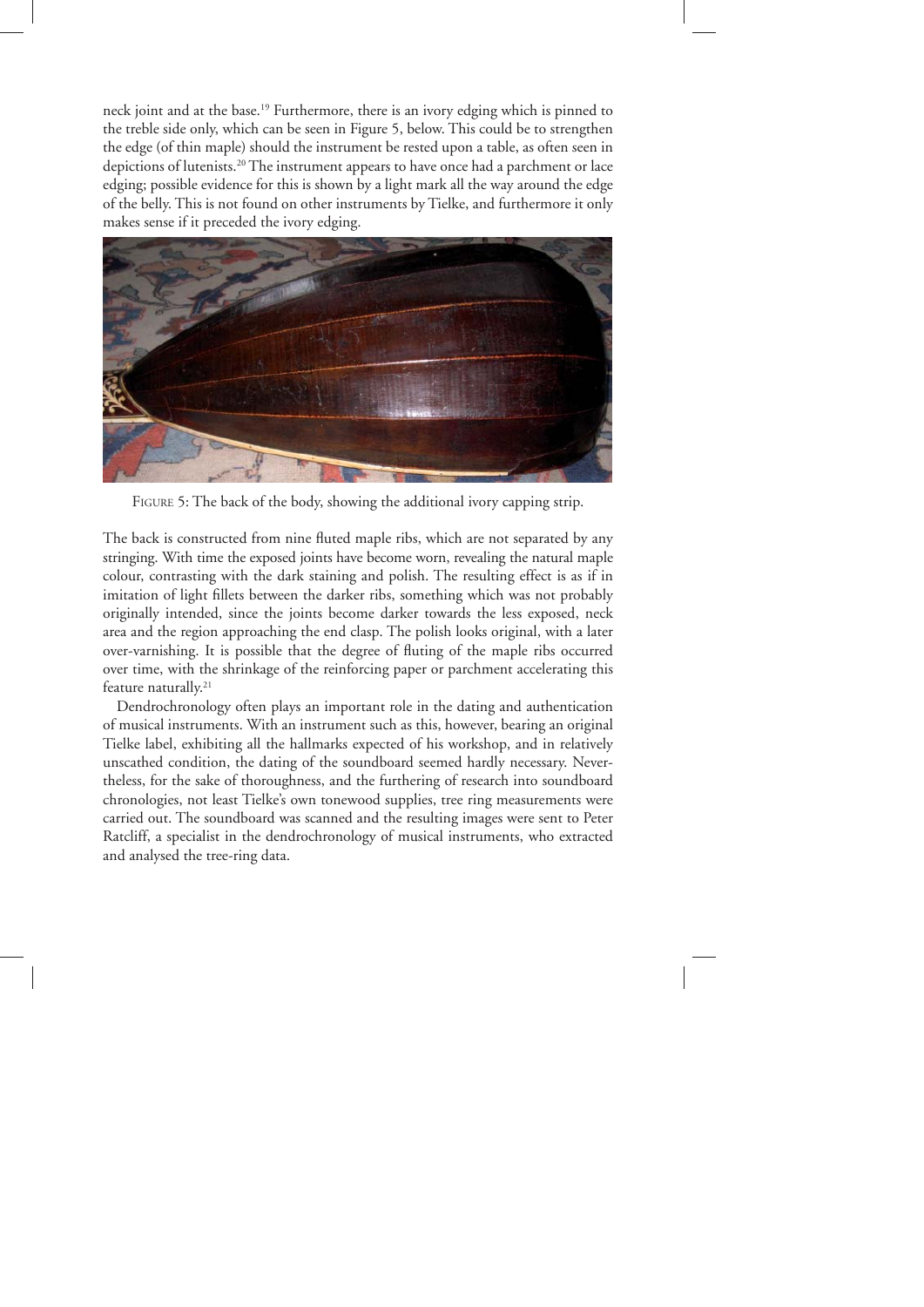The soundboard was found to be made of two matching halves, with the join slightly off-centre, with a small wing on the treble side. The two halves achieved a significant t-value (a statistical measure of the cross-correlation of 'wiggle matches' between two pieces of wood)<sup>22</sup> of  $t=14.9$  against each other; 148 rings were measured on the bass side, 153 on the treble. The results of the cross-dating of the two series show that the latest ring on both the treble and bass sides dates from 1616 (the bass side showed tree growth rings from 1468 to 1616, the treble side from 1463 to 1616). Highly significant correlations were found with many instruments, including an Italian cittern attributed to Giovanni Salvatori in the Cité de la Musique, Paris (E543) which achieved the highest t-value at t=12.3, followed by a Venetian guitar of *c.*1600 (a Sellas school guitar, in the workshop of David Whiteman). Many other instruments also featured in the output. The data also correlated significantly with Master Reference Chronologies from Austria and Switzerland at t-values exceeding 7.

 Occupying the soundhole is the original rose, and although the initial circular scribed line around the outside is so deep one might at first sight think it was made separately, it was actually carved from the soundboard, as is evident from tool marks left outside the boundary of the rose. It is not of the finest execution, as on other Tielke instruments. It is identical to the rose in an instrument catalogued as a 'théorbe' (E.27), in the Musée de la Musique, Paris, and to the rose on a lute by Blasius Weigert Linz 172[1?] in the Germanisches Nationalmuseum No. MIR 898. Although hard to discern, because the design is truncated, and some small parts are detached, the design is based around a six-pointed star (a star of David), which harks back to the Middle Eastern origins of the lute family. There is a further central star, and the design is adorned with interlocking geometric 'wickerwork' with added 'tramlines', and 'bound together' by vines.

 One possible explanation for the truncation of the apexes is that the soundhole, in keeping with the smaller than average lute body size, is also smaller (the soundhole diameter is just 78.5 mm); perhaps the craftsman used a 'standard' size template (or an ink-block directly onto the soundboard) so that the border of the template fell outside the soundhole circumference. Supporting this hypothesis is the fact that the soundhole diameter which would encompass the whole design would be 97.5 mm, matching the sizes of some other known lute soundholes. However, truncated Star-of-David designs are quite common at this period, and baroque lute roses are usually smaller than the standard renaissance rule-of-thumb of one third of the soundboard width at that point.<sup>23</sup>

 Inside the body, two broken fragments of the main 'meander' pattern from the rose (visibly absent in Figure 6) were found. Parchment was found on the lower surface of one of these pieces, which was presumably left to reinforce the fragile border; it may even have contained the original template pattern, if the basic outline was cut and pierced from below. Visible through the rose are the short 'matchstick' supports flanked by longer and sturdier strengthening bars.<sup>24</sup>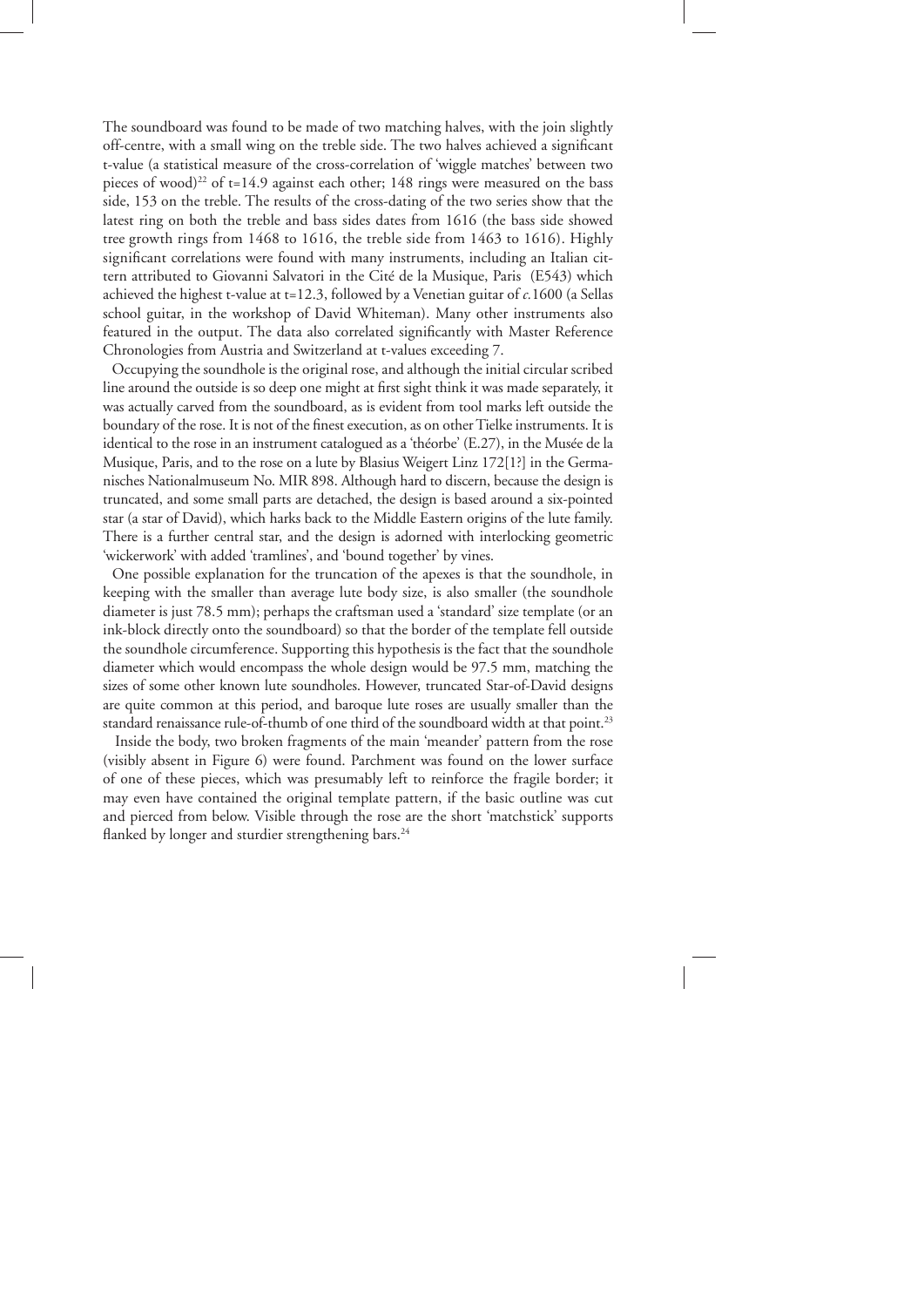

FIGURE 6: The rose (left) with truncated Star-of-David motif highlighted (right).

The X-ray images show that the inside of the soundboard is supported by six main transverse bars which serve two main functions: to protect the belly against the tension of the strings and to divide it into separate vibrating sections which largely determine the sound properties of the instrument. In addition to this are a small number of short braces (it is uncertain if the small bars around the bridge are locating bars used during construction or a part of the overall design of splayed braces, One on the bass side below the bridge looks like a sort of vestigial J-bar.).

 As can be seen in Figure 8, the neck is attached to the neck-block without dovetails or the like, but rather with glue and a single iron nail; the normal way that lute necks were fastened. The blurred image towards the base of the instrument may be a fur ball (affectionately known as a 'mouse'). This is three hundred years of accumulated dust and hair; probably containing very interesting DNA, but sadly not that of Joachim Tielke or his assistants, since it is believed that skin cell DNA breaks down with time!

Examining this instrument was a magnificent opportunity to explore some lesser documented organological features of a baroque instrument of the theorbo family. It was interesting to the present author to discover how little is known about this interesting but neglected instrument, which existed prior to the 'German theorbo' (also commonly displaying single courses, and diatonically tuned in the bass) and prior to the 13-course lute, and may have had an influence upon their subsequent development, whether through the design or stringing, not least in that Tielke's angéliques were turned into other instruments.<sup>25</sup> It also demonstrates how inseparable the science of instrument technology is from playing and composing. I have raised more questions than I have offered answers, in the hope of inspiring further discussions.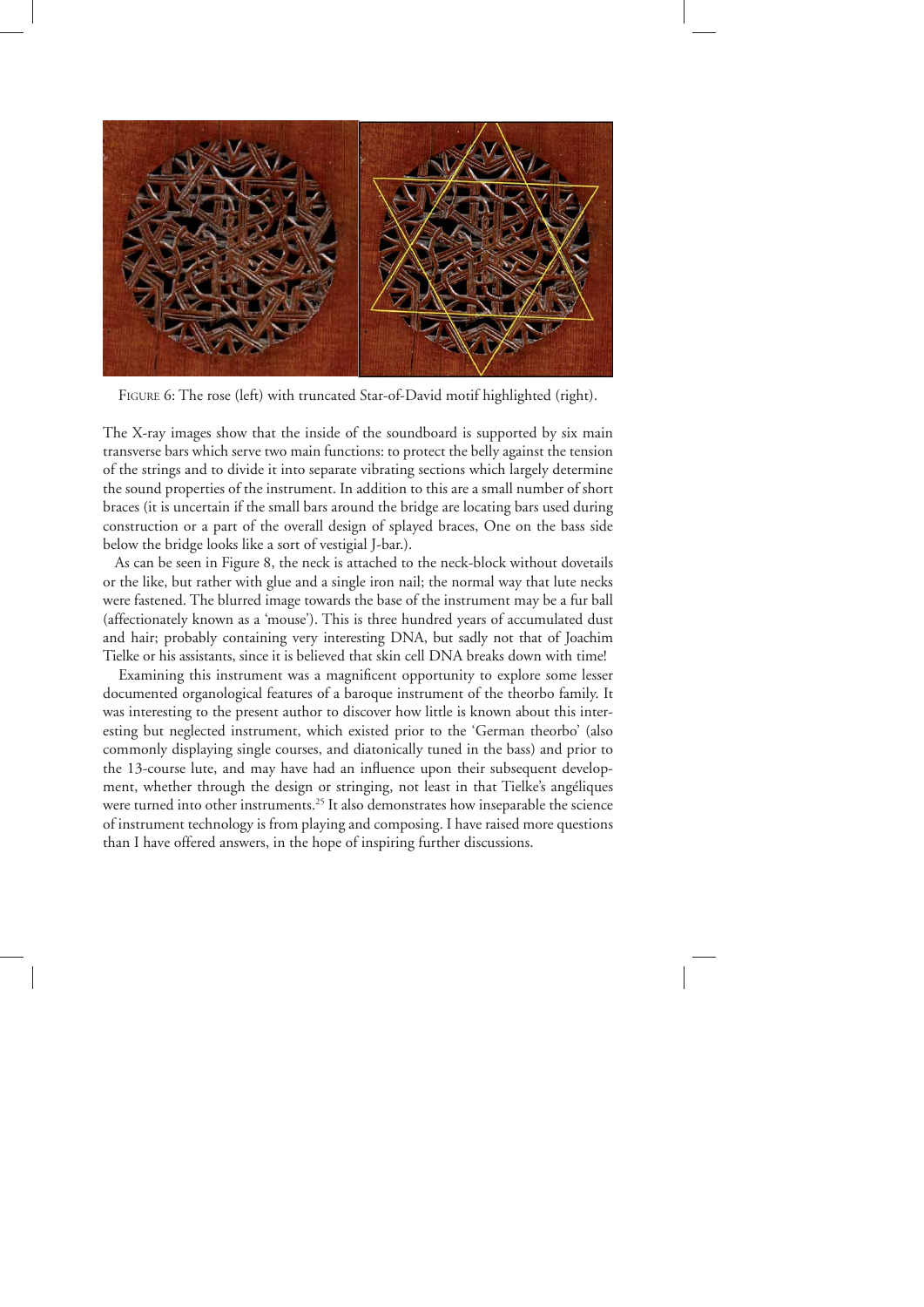

FIGURE 7: X-ray image of the Tielke 1698 angélique, body with bridge and lower bars.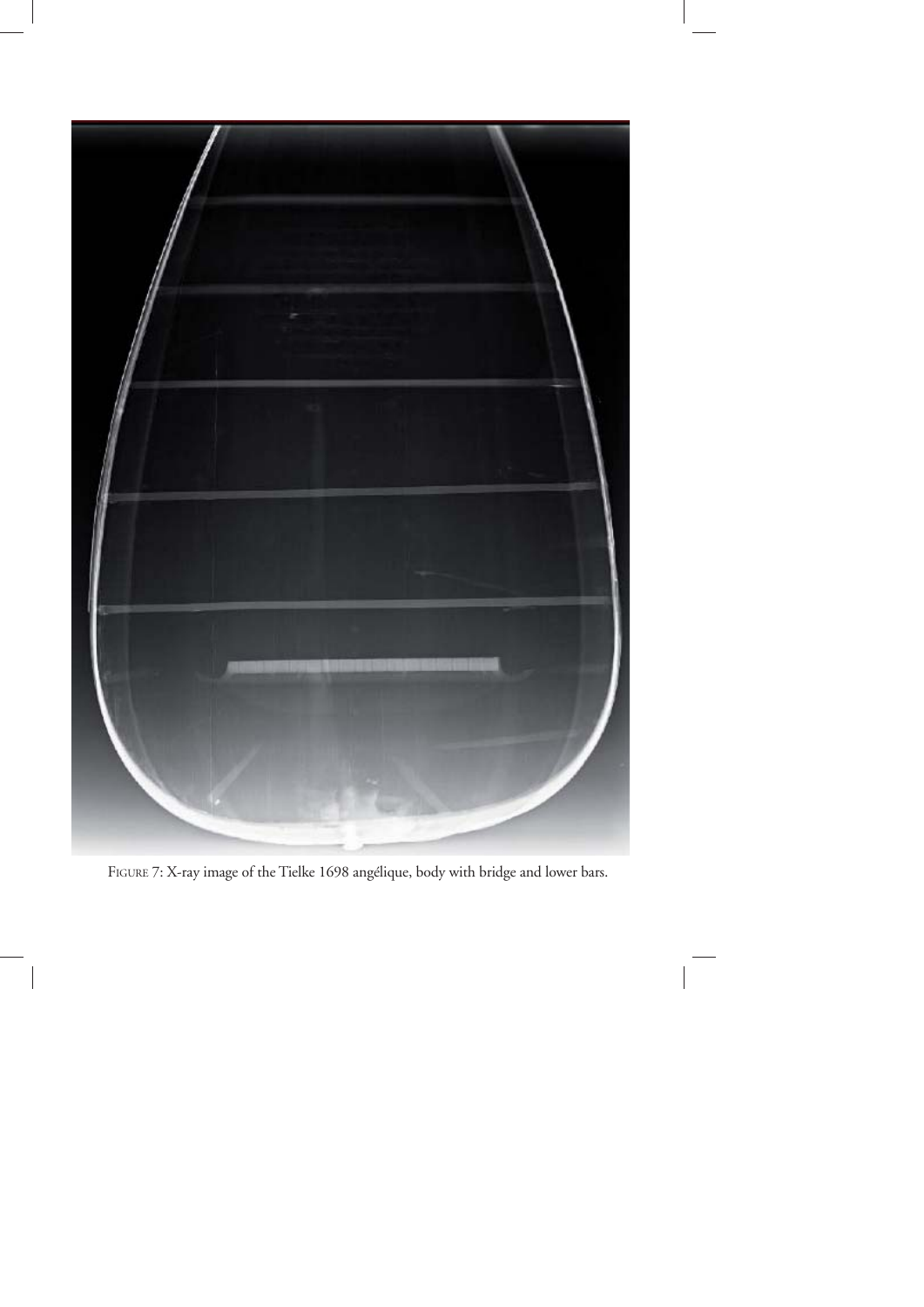

FIGURE 8: X-ray image of the Tielke 1698 angélique, rose and neck joint.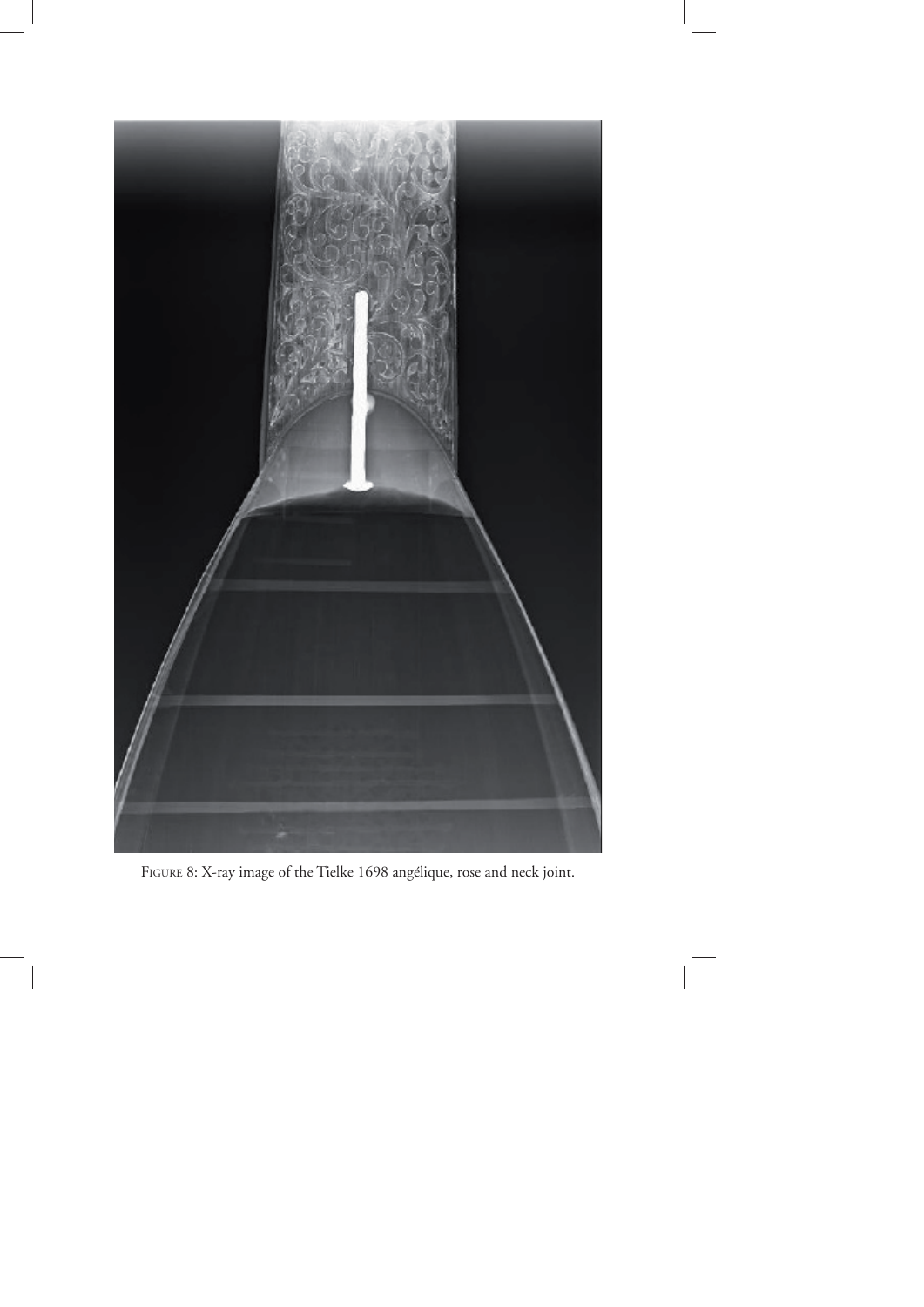## **Notes**

I would like to thank Peter Horner of Brompton's auction house, and the present owner for permission to investigate this instrument. I would further like to thank Taro Takeuchi, Ulrich Wedemeier, Sasha Batov, Andreas Schlegel, Friedermann Hellwig, Tony Johnson, Chris Egerton, Christopher Page, Jim Woodhouse, George Stoppani, for their help and advice, Peter Ratcliff for his dendrochronology report, and the staff at Nuffield Health, Brighton for carrying out X-ray imaging.

- 1 Michael Prynne, 'James Talbot's Manuscript (Christ Church Library Music MS 1187): IV Plucked Strings—The Lute Family', *The Galpin Society Journal*, vol. 14 (March 1961), p. 66.
- 2 Thurston Dart, discussing instruments in Diderot's Encyclopedia, in 'Notes and Queries' *The Galpin Society Journal*, vol. 6 (July 1953), p. 111, which is followed by François Lesure, 'The Angelique in 1653', Dart's comparison is an over simplification. The existence of 17-string angéliques is noted at p. 5, above.
- 3 The surviving tablatures for angélique would indicate that five (tied) frets were more commonly in use, though Talbot describes instruments of nine or ten frets.
- 4 Friedemann Hellwig, 'Lute Construction in the Renaissance and the Baroque', *The Galpin Society Journal*, vol. 27 (May 1974), p. 22.
- 5 Robert Latham and William Matthews (eds.), *The diary of Samuel Pepys, a new and complete transcription*, vol. 1 (London: Bell, 1970), pp. 182–3. I do not know when the instrument considered here came to England.
- 6 François Lesure, ed., *Manuscrit Béthune: tablature d'angélique (luth) : (Bibliothèque nationale, Paris, Rés. 16* (facsimile, Geneva: Minkoff Reprint, 1978).
- 7 See Günther Hellwig, *Joachim Tielke: Ein Hamburgher Lauten- und Violenmacher der Barockzeit* (Frankfurt: Verlag Das Musikinstrument, 1980), and Friedemann and Barbara Hellwig, *Joachim Tielke: Kunstvolle Musikisntrumente des Barock* (Deutscher Kunstverlag: Berlin/München, 2011). Friedemann and Barbara Hellwig have postumously catalogued the 1698 angélique online, and assigned the number: TieWV 101a. See: http://tielke-hamburg. de/documents/Addenda-101a.pdf, accessed July 2013.
- 8 See http://www.tielke-hamburg.de/documents/Intro-Errata-and-Addenda.pdf, accessed 30 September 2013.
- 9 José L. Romanillos, *Antonio de Torres, Guitar Maker: His Life & Work* (Westport: Bold Strummer, 1990), p. 147.
- 10 It should be remembered that string-hole size will be larger than that of the diameter of the string. The interesting measurement, however, is the transition from the angéliques seventh hole (note f), where presumably the string would be at its maximum size, to the eighth hole (note e).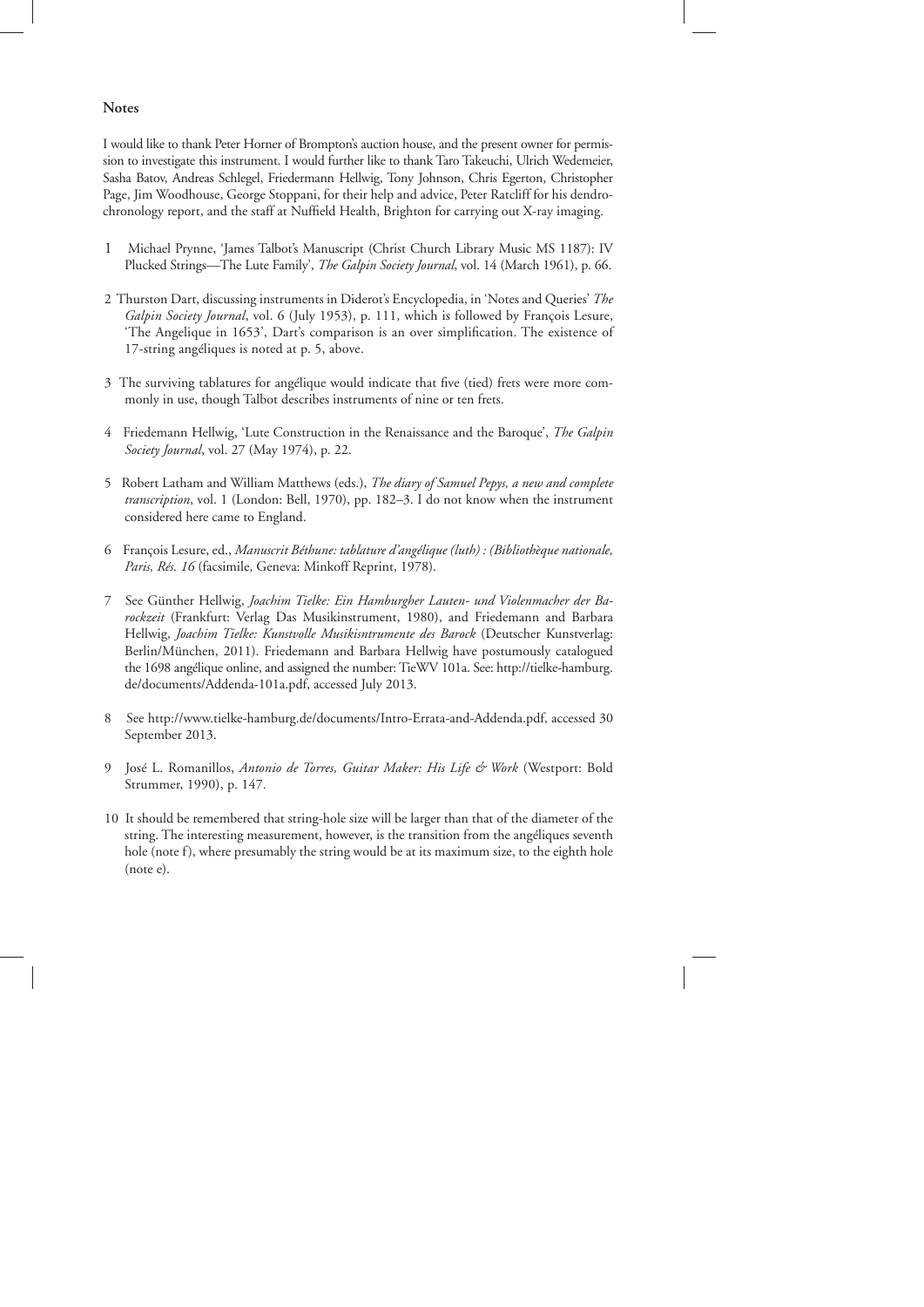- 11 Loaded strings are strings to which metal salts have been added (resulting in a reddish brown colour; observed in some iconography) to make them denser and therefore thinner, for a given sounding pitch and tension, than an equivalent plain gut string, a solution proposed to the historical puzzle of thin bass strings. See Mimmo Peruffo, 'The mystery of gut bass strings in the sixteenth and seventeenth centuries: the role of loaded-weighted gut', *Recercare*, v, 1993, pp. 115–51. For some colour reproductions of old master paintings which accord with this hypothesis, see Mimmo Peruffo, *The Lute in its Historical Reality* (Vicenza: Aquila Corde, 2012).
- 12 Folio 20v , item 10 as reported in Christian Ahrens, 'The Inventory of the Gotha Court Orchestra in 1750', *The Galpin Society Journal*, vol. 60 (April 2007), p. 44.
- 13 See the instruments catalogued as 'theorbes': cat. nos. 131, 132 and 136 in Günther Hellwig, *Joachim Tielke* . . . (1980).
- 14 It was not possible, however, for me to determine how much of the bridge's curvature was original (if any), and how much was caused by the doming of the soundboard due to the pull of the strings over time.
- 15 The bridge also appears to be angled, relative to the later inlaid frets and nut, and centreline of the neck. On modern guitars the bridge is slightly angled the other way so that the strings are longer on the bass side than on the treble side; this is to compensate for the lesser elasticity of bass strings, which would otherwise tend to fret sharp. For a discussion of why lute bridges are often angled so that the *treble* strings are longer, see David van Edwards, 'Gut Strings and Angled Bridges', *The Lute, Journal of the Lute Society,* xxv part 1 (1985), pp. 17–28, which investigates the possibility that gut treble strings were less elastic than basses because they were approaching breaking strain. Chris Coakley, in 'Tapered lute strings, angled necks and bridges' Comm. 1810 in *Fomrhi Quarterly* 109 (August 2008) pp. 35–43, suggests another explanation, that an angled bridge compensated for the slight conical tapering of gut strings, referred to in the Capirola lute book of *c.*1515.
- 16 I am grateful to David van Edwards for noting the significance of this, and for pointing out that this feature is also found on the 1704 angélique by Tielke, in the Mecklenburgische Landesbibliothek, Schwerin, the anonymous (possibly Tielke) instrument in Kobenhavn, Musikhistorisk Museum (Carl Claudius Samling) no. 104, and the angélique by Tielke in Museum Bellerive, Zurich No. 1963-60,33—all of which show the separate treble chanterelle slot which is such a feature of French theorboes.Tielke's normal thirteen-course baroque lutes do not have this bass slot feature so it appears that it may be a characteristic of his angéliques.The famous Adam Falkenhagen (1697–*c.*1765), engraving (*c*.1755) from the life by J. W. Stör of Nuremberg. shows a similar slot on a single strung double pegbox instrument which raises the question whether Falkenhagen is here playing an angélique, even though the caption describes him as lutenist of the chamber of the Margrave of Bayreuth (private communication).
- 17 Though many of them have the same sort of design in the cut out ivory inlay on their pegboxes; I am grateful to David van Edwards for these observations (in private communcation).